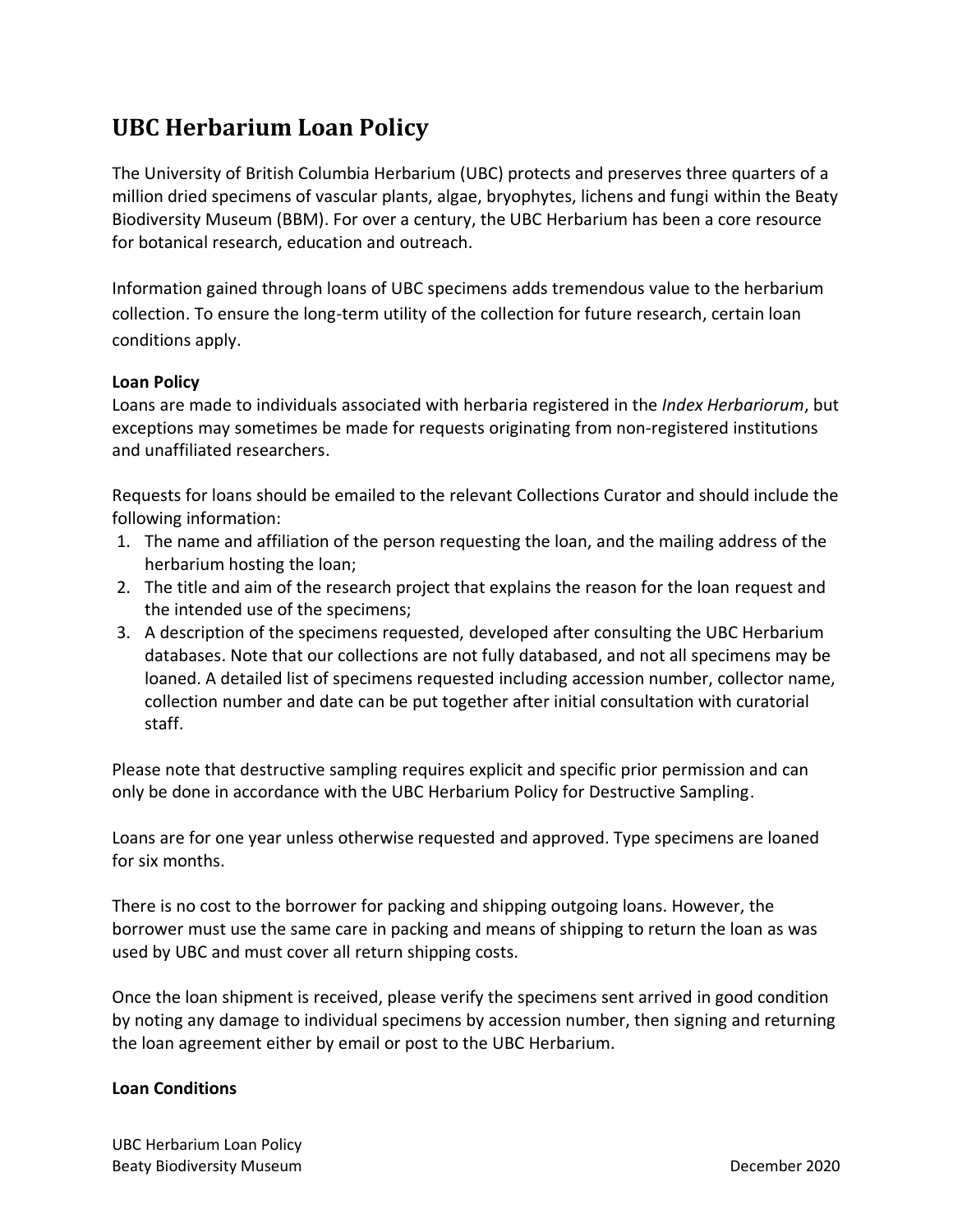Borrowed herbarium specimens should be kept in a sealed herbarium cabinet for the duration of the loan and should be periodically checked for pests and fungal infections. In some circumstances, specimen packets may be kept in airtight totes for ongoing use away from the herbarium (e.g., in a research lab).

Specimens mounted on herbarium sheets should be handled carefully with two hands, kept face up, and never bent. If parts of a specimen become detached, the loose pieces should be placed in a fragment packet and attached to the sheet with a paperclip. Specimens in packets should be stored in a box or tray to prevent damage when not in use.

Research and/or taxonomic annotations should be written on archival annotation slips or loose pieces of archival paper (100% cotton rag) in archival ink or pencil, and attached to the specimen with a paperclip (in the case of specimens mounted on herbarium sheets) or placed inside the packet in the case of packeted specimens. Do not glue or otherwise permanently attach annotations to specimens. Additional information such as research notes, references, GenBank/BOLD number, institution or organization can be included in a separate document.

Return loans should be carefully packed to ensure the safe return of delicate specimens. Specimens should be wrapped in small bundles and separated by layers of cardboard. One copy of all necessary paperwork should be enclosed in the shipping box and a second copy should be placed in a pouch attached to the exterior of the box. Prior to returning international loans, please contact the UBC Collections Curator to confirm the Herbarium shipping address and follow the instructions enclosed with the loan carefully.

Written requests for loan extensions or transfers should be directed to the relevant Collections Curator.

#### **Publications**

Please send a copy of any publication(s) that include UBC specimens to the UBC Herbarium Collections Curators by email or post so we can update our specimen records and document the use of our collections for research.

**Date Drafted** December 6, 2020

**Date Approved** December 9, 2020

#### **MONITORING**

#### **Adherence to Policy**

The Director and Herbarium staff will periodically review adherence to the policy.